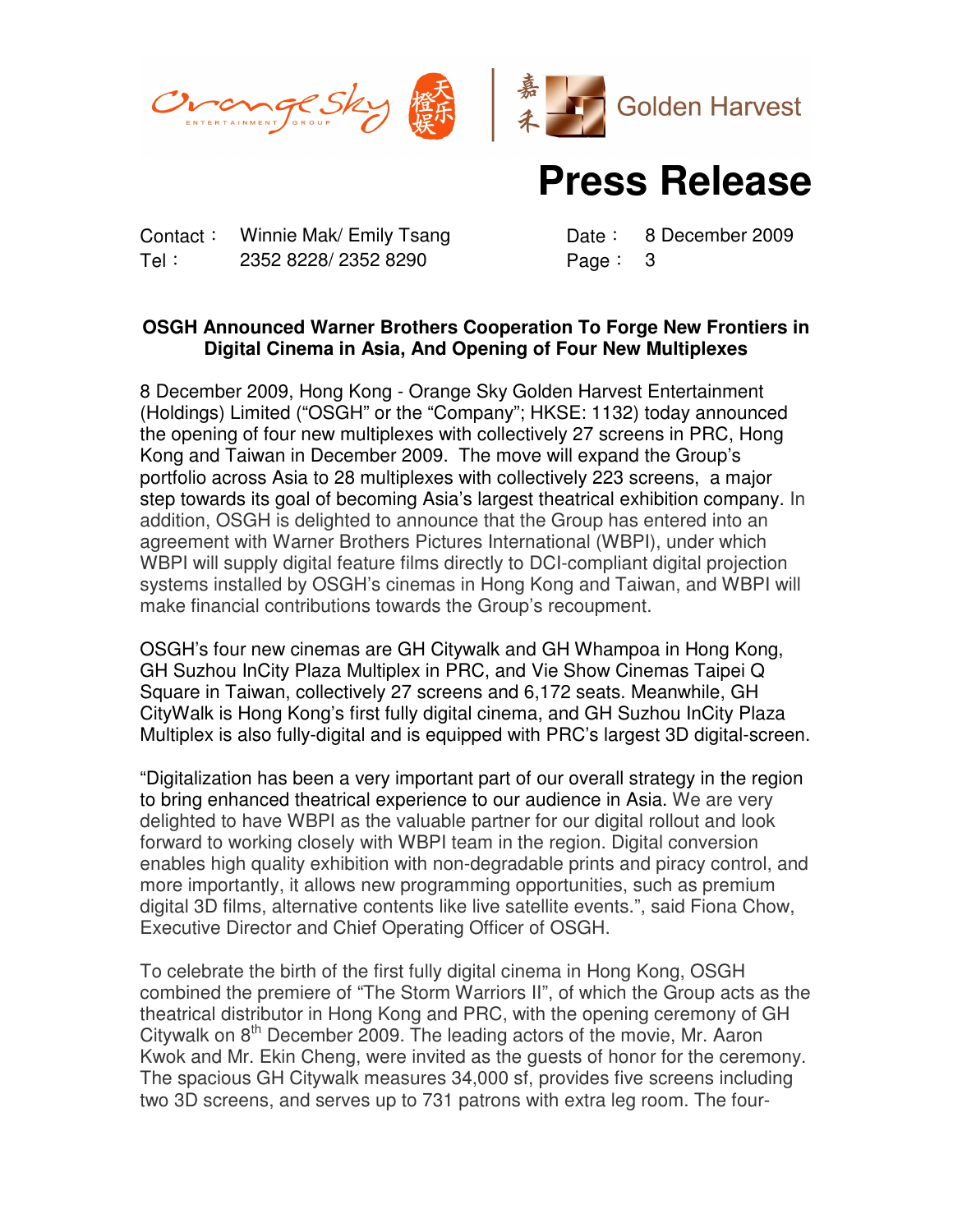

screen GH Whampoa occupies 40,000 sf and provides 1,454 seats. Two out of the four are 3D screens. Upon opening of GH Whampoa, the Group operates seven cinemas in Hong Kong.

GH Suzhou InCity Plaza Multiplex is fully-digital and is the largest modern multiplex in Suzhou as well as Jiangsu Province. It measures 90,000 sf and serves up to 2,214 patrons with nine screens, including PRC's largest 3D-screen with 442 seats.

Vie Show Cinemas Taipei Q Square is the  $8<sup>th</sup>$  cinema of the Group in Taiwan. Taipei Q Square is sitting on the city's biggest transportation hub in the western district. The nine-screen cinema serves up to 1,773 patrons. Designed by a wellknown team, the cinema is designated to become the city's new trendsetting landmark.

"Opening four cinemas in Greater China this month is another milestone of the Group. GH Citywalk is Hong Kong's first fully digital cinema, and unfolds a new chapter of the development of Hong Kong's theatrical exhibition industry. GH Suzhou InCity Plaza Multiplex brings the region to the forefront of world-class cinema experience. We are very pleased to have WBPI's support in building a new digital platform that enables us to bring better quality of cinema experience and more variety of contents to our customers. We believe our commitment to quality supports our goal to become Asia's largest theatrical exhibition company.", said Kelvin Wu, the Chief Executive Officer of OSGH.

WU says, "OSGH will operate 377 screens across Asia in three years based on the contracts signed. Our new cinemas are mainly located in PRC including Guangzhou, Chengdu, Wuxi, Nanjing and Beijing. The Group will continue to identify prime locations for new cinemas, and to reward our customers with world-class cinema experience."

## **About Orange Sky Golden Harvest**

Orange Sky Golden Harvest, previously known as Golden Harvest, is one of Asia's best known and most influential film and entertainment companies. Listed on the Stock Exchange of Hong Kong since 1994, Orange Sky Golden Harvest currently operates 28 multiplexes with 223 screens across Hong Kong, Mainland China, Taiwan and Singapore, commanding a substantial share of the film exhibition and distribution markets in Asia. Orange Sky Golden Harvest has produced over 450 films and nurtured movie legends such as Bruce Lee and Jackie Chan. The company is also the distributor of countless successful films in both Chinese and foreign languages.

## **About Warner Bros. Pictures International:**